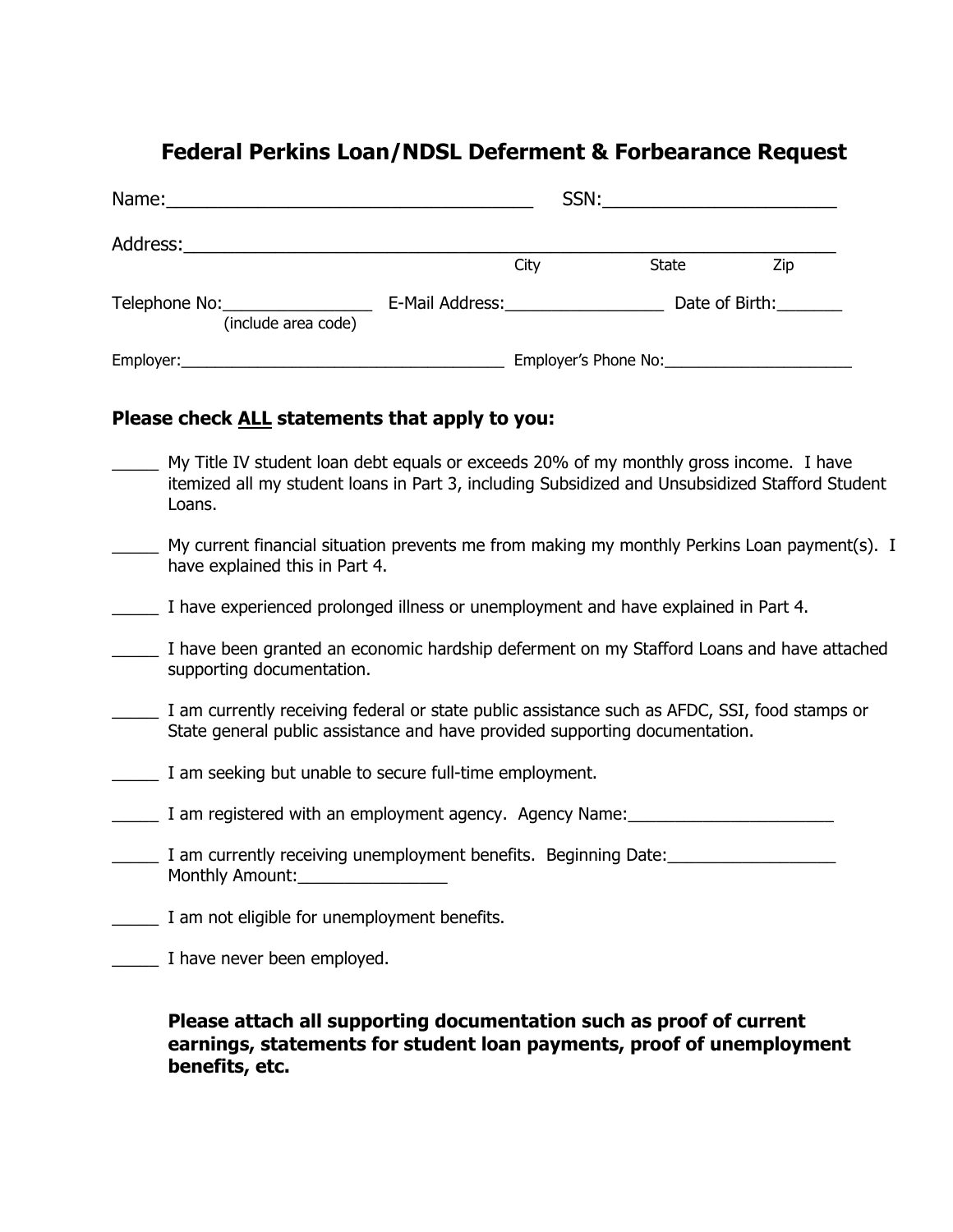## **Part 2 Income and Expense Summary**

The following information is requested to determine your eligibility for economic hardship/unemployment deferment, forbearance, or a revision of your repayment schedule. The information you provide will remain confidential, however, we reserve the right to use this information if collection efforts become necessary.

| 1. | <b>Marital Status:</b><br>Single                  | 4. Monthly Expenses: |                            |                                                                                                                                                                                                                                                                                                                     |                      |
|----|---------------------------------------------------|----------------------|----------------------------|---------------------------------------------------------------------------------------------------------------------------------------------------------------------------------------------------------------------------------------------------------------------------------------------------------------------|----------------------|
|    | П<br>Married<br>◘<br>Widow<br>⊓                   |                      |                            | Rent/Mortgage                                                                                                                                                                                                                                                                                                       | $\frac{1}{2}$        |
|    | Separated/Divorced<br>◘                           |                      | <b>Utilities</b>           |                                                                                                                                                                                                                                                                                                                     | $\updownarrow$       |
| 2. | Number of Dependents:                             |                      | Child Care                 |                                                                                                                                                                                                                                                                                                                     | $\frac{1}{2}$        |
|    |                                                   |                      |                            | Car Payment(s)                                                                                                                                                                                                                                                                                                      | $\frac{1}{2}$        |
|    |                                                   |                      |                            | <b>Public Transportation</b>                                                                                                                                                                                                                                                                                        | $\frac{1}{2}$        |
|    | <u> 1989 - Johann Barbara, martin amerikan ba</u> |                      | Insurance                  | (car health, life)                                                                                                                                                                                                                                                                                                  | $\frac{1}{\sqrt{2}}$ |
| 3. | Monthly Income from ALL Sources:                  |                      | Food                       |                                                                                                                                                                                                                                                                                                                     | $\updownarrow$       |
|    | Gross Monthly Salary/Wage<br>Net \$               | $\frac{1}{2}$        |                            | Telephone                                                                                                                                                                                                                                                                                                           | $\mathsf{\$}$        |
|    | Spouse's Monthly Salary/Wage<br>Net \$            | $\frac{1}{2}$        |                            | Cellular Phone/Pager                                                                                                                                                                                                                                                                                                | $\sim$               |
|    | Child Support Received                            |                      |                            | Cable/Satellite TV                                                                                                                                                                                                                                                                                                  | $\frac{1}{2}$        |
|    |                                                   | $\frac{1}{2}$        | Credit Card(s) please list |                                                                                                                                                                                                                                                                                                                     |                      |
|    | Alimony Support Received                          | $\frac{1}{2}$        |                            |                                                                                                                                                                                                                                                                                                                     |                      |
|    | <b>Unemployment Benefits</b>                      | $\frac{1}{2}$        |                            |                                                                                                                                                                                                                                                                                                                     |                      |
|    | <b>Public Assistance</b>                          | $\frac{1}{2}$        |                            | $\frac{1}{2}$ $\frac{1}{2}$ $\frac{1}{2}$ $\frac{1}{2}$ $\frac{1}{2}$ $\frac{1}{2}$ $\frac{1}{2}$ $\frac{1}{2}$ $\frac{1}{2}$ $\frac{1}{2}$ $\frac{1}{2}$ $\frac{1}{2}$ $\frac{1}{2}$ $\frac{1}{2}$ $\frac{1}{2}$ $\frac{1}{2}$ $\frac{1}{2}$ $\frac{1}{2}$ $\frac{1}{2}$ $\frac{1}{2}$ $\frac{1}{2}$ $\frac{1}{2}$ |                      |
|    |                                                   |                      |                            | $\frac{1}{2}$                                                                                                                                                                                                                                                                                                       |                      |
|    | Social Security/Veteran Benefits<br>$\frac{1}{2}$ |                      | Medical/Dental             |                                                                                                                                                                                                                                                                                                                     | $\frac{1}{2}$        |
|    | Stocks, Bonds & Investments                       | $\updownarrow$       |                            | Stafford Student Loans \$                                                                                                                                                                                                                                                                                           |                      |
|    | Parental Support (if applicable)                  | $\frac{1}{2}$        |                            | Perkins Loan                                                                                                                                                                                                                                                                                                        |                      |
|    |                                                   | $\frac{1}{2}$        |                            |                                                                                                                                                                                                                                                                                                                     | $\frac{1}{2}$        |
|    |                                                   |                      |                            | Child Support/Alimony                                                                                                                                                                                                                                                                                               | $\frac{1}{2}$        |
|    | <b>Total Monthly Income</b>                       | \$_                  |                            |                                                                                                                                                                                                                                                                                                                     | $\frac{1}{2}$        |
|    |                                                   |                      |                            |                                                                                                                                                                                                                                                                                                                     |                      |

 **Total Monthly Expenses \$\_\_\_\_\_\_\_**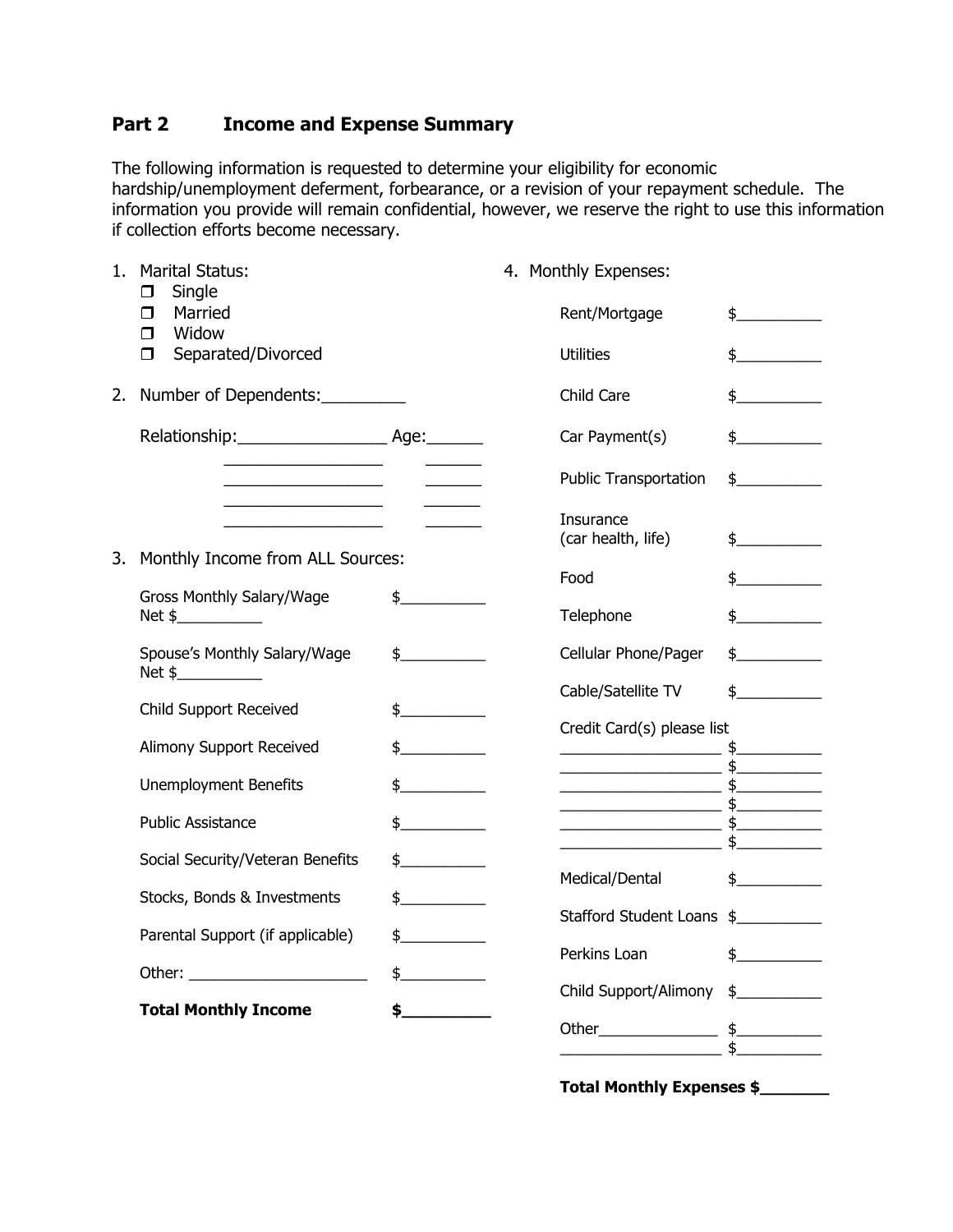## **Part 3 Itemized Student Loan Information**

Please itemize below ALL student loans below including spouse's (if applicable). Lender is the school or financial institution you received your loan from. Loan type is Perkins/NDSL, Stafford, Direct, Consolidation, Health Professions/Nursing, etc.

| Lender                                                                                                        | Loan Type | Amount Borrowed | Monthly Payment |
|---------------------------------------------------------------------------------------------------------------|-----------|-----------------|-----------------|
|                                                                                                               |           |                 |                 |
|                                                                                                               |           |                 |                 |
|                                                                                                               |           |                 |                 |
|                                                                                                               |           |                 |                 |
|                                                                                                               |           |                 |                 |
|                                                                                                               |           |                 |                 |
| March 1996 and the depression of the other to the control of the control of the second second services of the |           |                 |                 |

**You must provide documentation of the above information, such as your recent monthly statement(s).** 

## **Part 4 Explanation of Circumstances**

Please use this space to explain your current financial situation and any extenuating circumstances not provided for on this form.